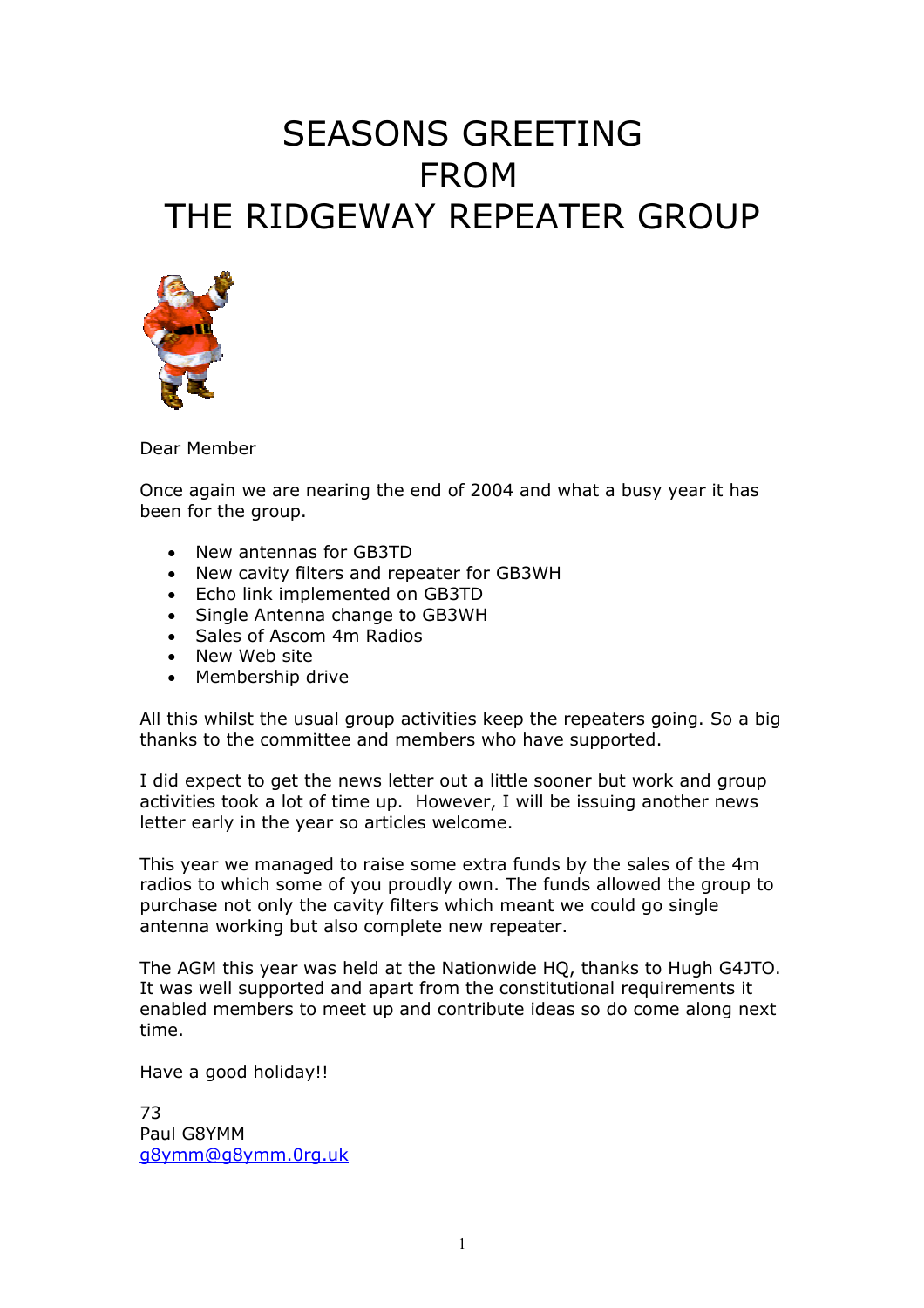## **GB3TD Update November 2004 by Rob, G4XUT**

The repeater is operating normally again after the aerial change back in the autumn. The 4 stack dipole aerial replaced a faulty one, which was allowing moisture to enter the short length of coaxial cable to the connector.

The Storno radio has been giving us good service with no problems – fingers crossed! A replacement Storno 9000 will eventually be used together with a new logic unit.

The current repeater logic (G0VNP) gives the following tones.

\*These may change from time to time.

| Beacon ID<br>every<br>6mins           | de<br>GB3TD J | J is at a<br>lower                  |                                 |                         |
|---------------------------------------|---------------|-------------------------------------|---------------------------------|-------------------------|
|                                       |               | tone<br>freq.                       |                                 |                         |
| End of over<br>with CTCSS             | K             |                                     |                                 |                         |
| End of over<br>no CTCSS               | E E           |                                     |                                 |                         |
| After time<br>out of 3.5<br>mins      | ı             | 118.8Hz<br><b>CTCSS</b><br>only     | Short<br>time<br>before<br>drop | Reset<br>with<br>1750Hz |
| Emergency<br>power<br><b>CTCSS</b>    | P             | <b>Different</b><br>beacon<br>tones |                                 |                         |
| Emergency<br>power no<br><b>CTCSS</b> | T             | Different<br>beacon<br>tones        |                                 |                         |

Timing of the logic commences from the end of the K or the end of second pip, this means that if this is ignored, the time remaining before timeout will be from the previous "over".

Echolink is now available on GB3TD in the evening and at weekends. This is being provided by Andy, M1EFY. It has had the effect of increasing the usage of the repeater and provided the radio users with some interesting links worldwide.

73 Rob G4XUT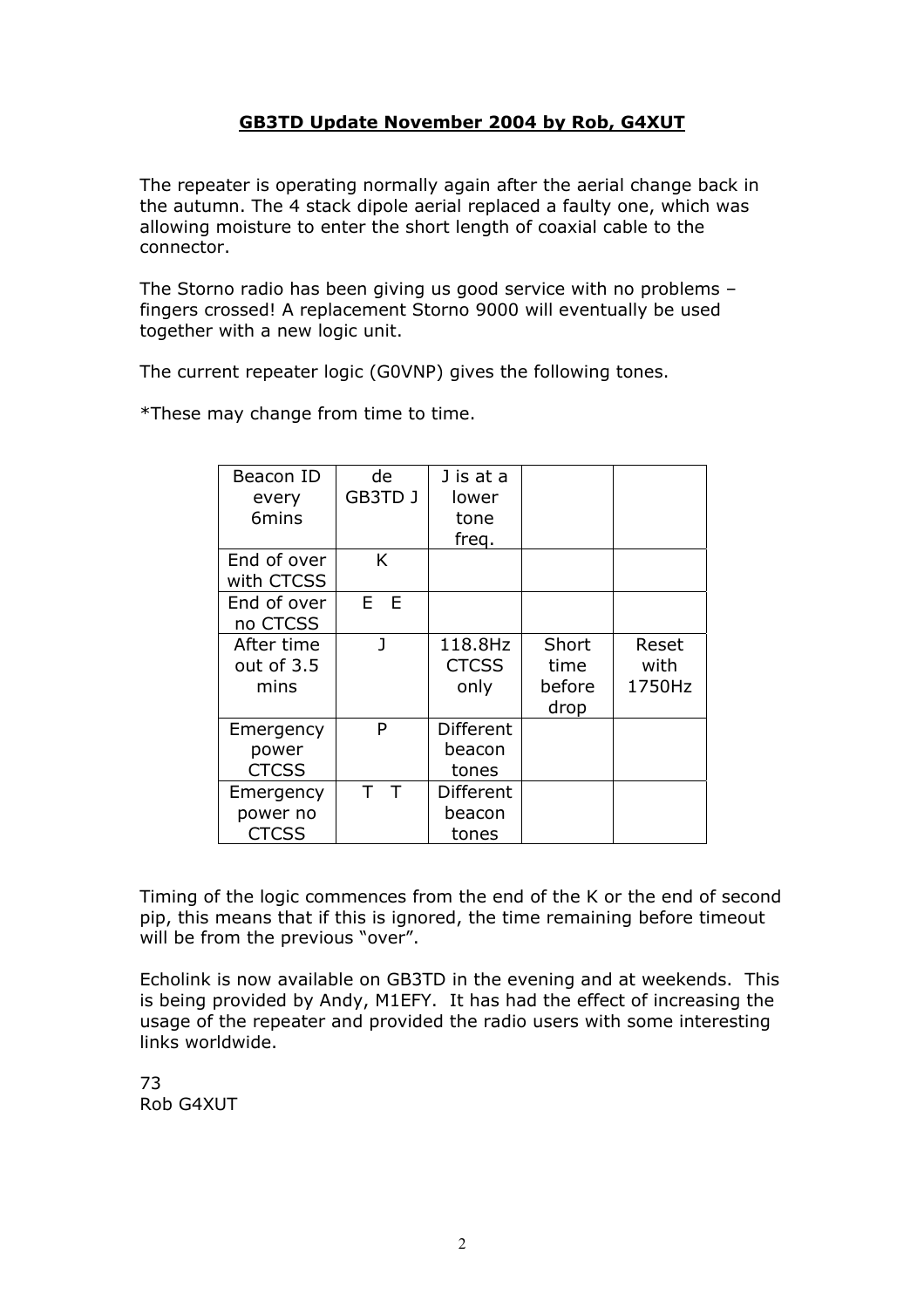## **GB3TD Echolink by Andy M1EFY**

As of 28<sup>th</sup> August 2004 GB3TD has been connected to the Echolink Voice Over IP (VoIP) system. The connection is made via the M1EFY (Andy) station in North Swindon. When active, the M1EFY morse ident will be heard every 5 minutes.

The Echolink gateway consists of an Internet connected PC which in turn is connected to the transceiver (SMC 2546L8) tuned to GB3TD. This allows an RF operator to converse with operators all over the world via other links, repeaters and conference servers. The Echolink service will normally be available from 18:30 until 23:00 weekdays and 09:00 until 23:00 weekends. These times are subject to change.

DTMF tones (Dual Tone Multi-Frequency - as used on telephone keypads) are used to select different nodes and to control the link. A list of available commands is shown below:

#### **DTMF Function**

- 00 Connect to Random Node
- 01 Connect to Random Link
- 02 Connect to Random Conference
- 03 Connect to Random User
- 07 Node Status (Short)
- 08 Node Status (Long)
- 123\* Current Time
- 99\* Current Weather<br>44\* Seven Dav Weath
- Seven Day Weather Forecast
- \*60\* RSGB News Headlines
- \*99\* WWV Reports
- # Disconnect
- ## Disconnect All
- \* Gateway Information

For more information visit the M1EFY website, [www.m1efy.com](http://www.m1efy.com/) or the RRG website, [www.rrg.org.uk](http://www.rrg.org.uk/)

73 Andy M1EFY